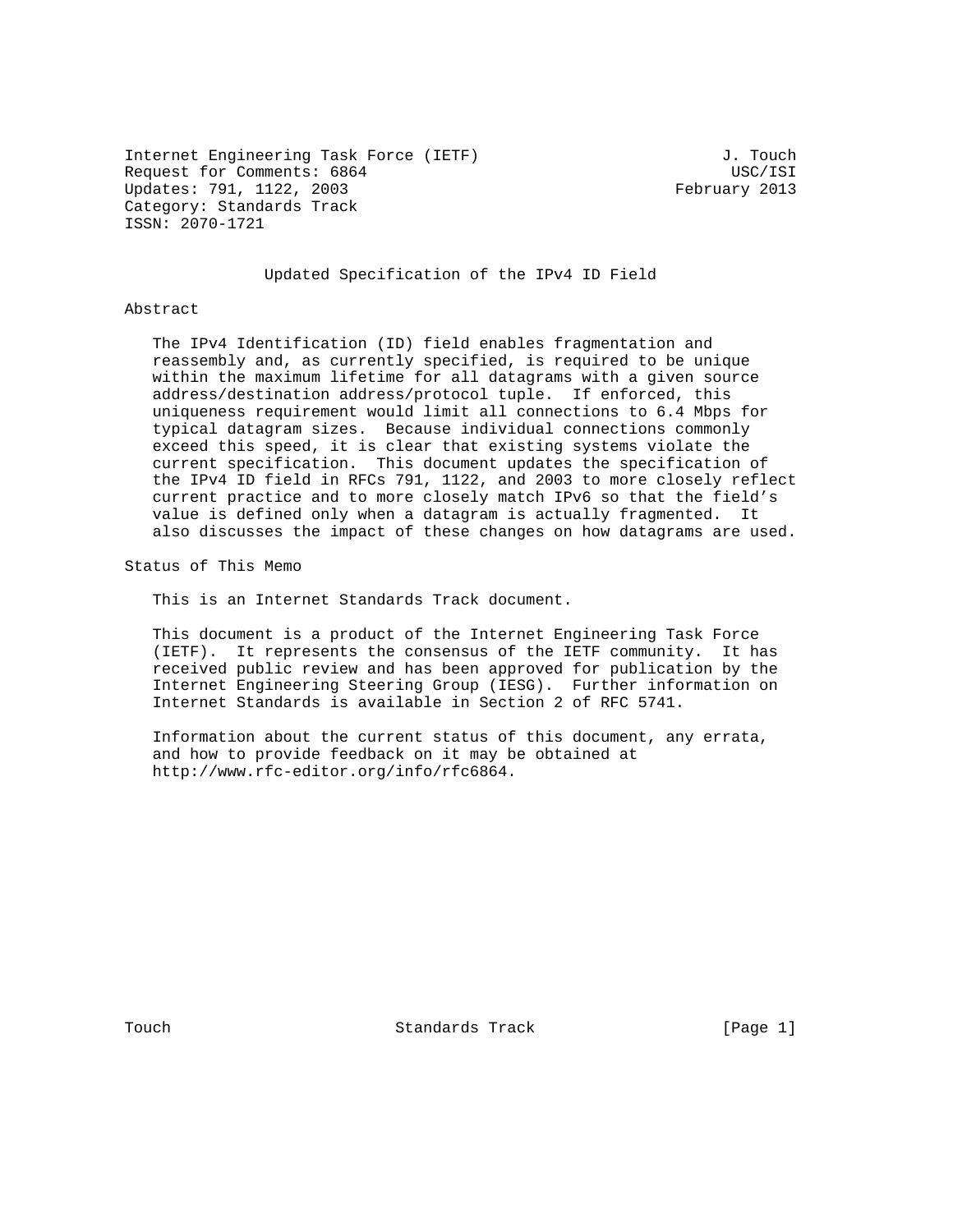# Copyright Notice

 Copyright (c) 2013 IETF Trust and the persons identified as the document authors. All rights reserved.

 This document is subject to BCP 78 and the IETF Trust's Legal Provisions Relating to IETF Documents

 (http://trustee.ietf.org/license-info) in effect on the date of publication of this document. Please review these documents carefully, as they describe your rights and restrictions with respect to this document. Code Components extracted from this document must include Simplified BSD License text as described in Section 4.e of the Trust Legal Provisions and are provided without warranty as described in the Simplified BSD License.

# Table of Contents

| 3.2. Background on IPv4 ID Reassembly Issues 5             |  |
|------------------------------------------------------------|--|
|                                                            |  |
|                                                            |  |
|                                                            |  |
|                                                            |  |
| 5.                                                         |  |
|                                                            |  |
|                                                            |  |
|                                                            |  |
| 5.3.1. Rewriting Middleboxes 11                            |  |
| 5.3.2. Filtering Middleboxes 12                            |  |
| 5.4. Impact on Header Compression 12                       |  |
| 5.5. Impact of Network Reordering and Loss 13              |  |
| 5.5.1. Atomic Datagrams Experiencing Reordering or Loss 13 |  |
| 5.5.2. Non-atomic Datagrams Experiencing                   |  |
| Reordering or Loss 14                                      |  |
|                                                            |  |
|                                                            |  |
|                                                            |  |
|                                                            |  |
|                                                            |  |
|                                                            |  |
|                                                            |  |
|                                                            |  |
|                                                            |  |

Touch **Standards Track** [Page 2]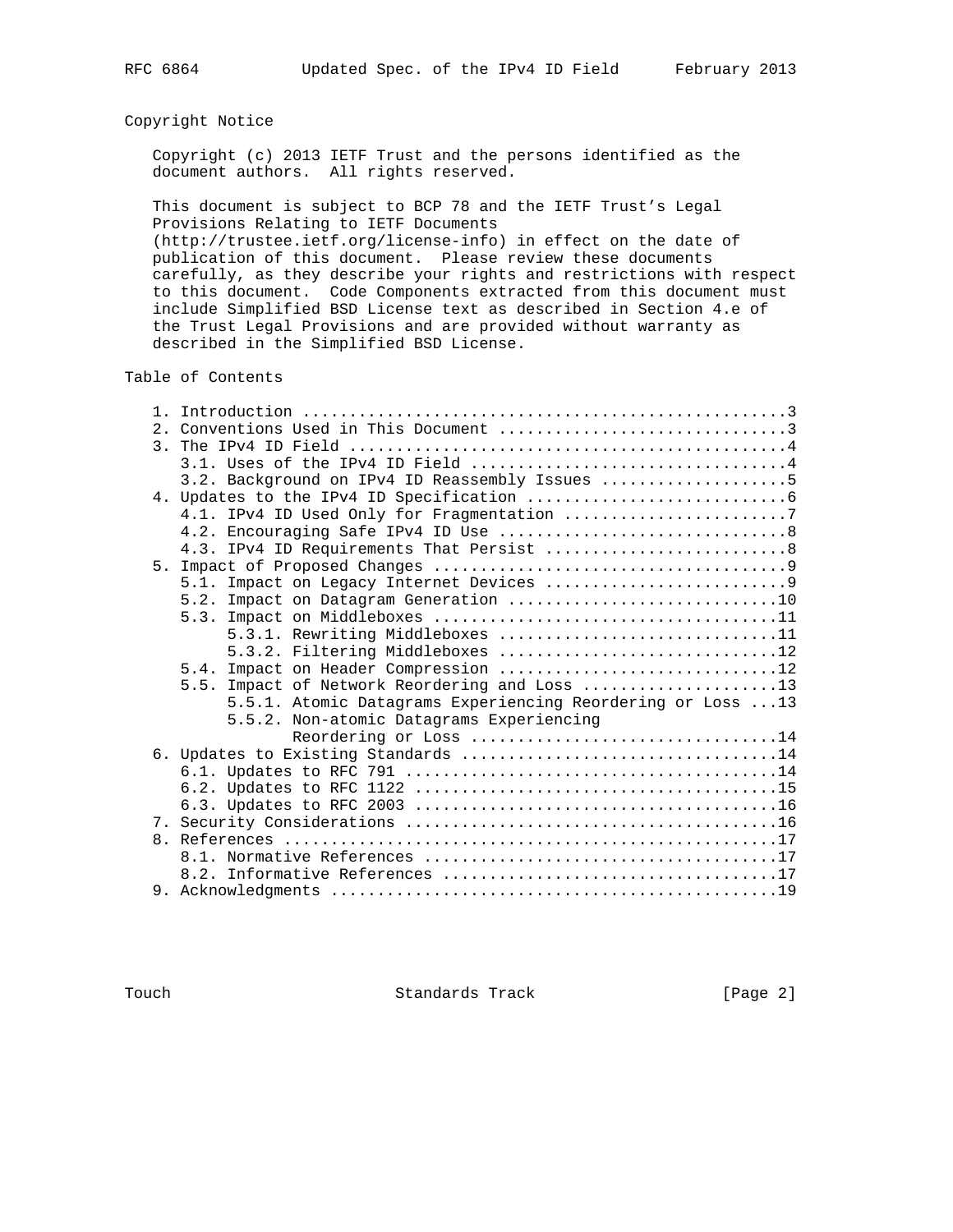# 1. Introduction

 In IPv4, the Identification (ID) field is a 16-bit value that is unique for every datagram for a given source address, destination address, and protocol, such that it does not repeat within the maximum datagram lifetime (MDL) [RFC791] [RFC1122]. As currently specified, all datagrams between a source and destination of a given protocol must have unique IPv4 ID values over a period of this MDL, which is typically interpreted as two minutes and is related to the recommended reassembly timeout [RFC1122]. This uniqueness is currently specified as for all datagrams, regardless of fragmentation settings.

 Uniqueness of the IPv4 ID is commonly violated by high-speed devices; if strictly enforced, it would limit the speed of a single protocol between two IP endpoints to 6.4 Mbps for typical MTUs of 1500 bytes (assuming a 2-minute MDL, using the analysis presented in [RFC4963]). It is common for a single connection to operate far in excess of these rates, which strongly indicates that the uniqueness of the IPv4 ID as specified is already moot. Further, some sources have been generating non-varying IPv4 IDs for many years (e.g., cellphones), which resulted in support for such in RObust Header Compression (ROHC) [RFC5225].

 This document updates the specification of the IPv4 ID field to more closely reflect current practice and to include considerations taken into account during the specification of the similar field in IPv6.

2. Conventions Used in This Document

 The key words "MUST", "MUST NOT", "REQUIRED", "SHALL", "SHALL NOT", "SHOULD", "SHOULD NOT", "RECOMMENDED", "MAY", and "OPTIONAL" in this document are to be interpreted as described in RFC 2119 [RFC2119].

 In this document, the characters ">>" preceding one or more indented lines indicate a requirement using the key words listed above. This convention aids reviewers in quickly identifying or finding this document's explicit requirements.

Touch **Standards Track** [Page 3]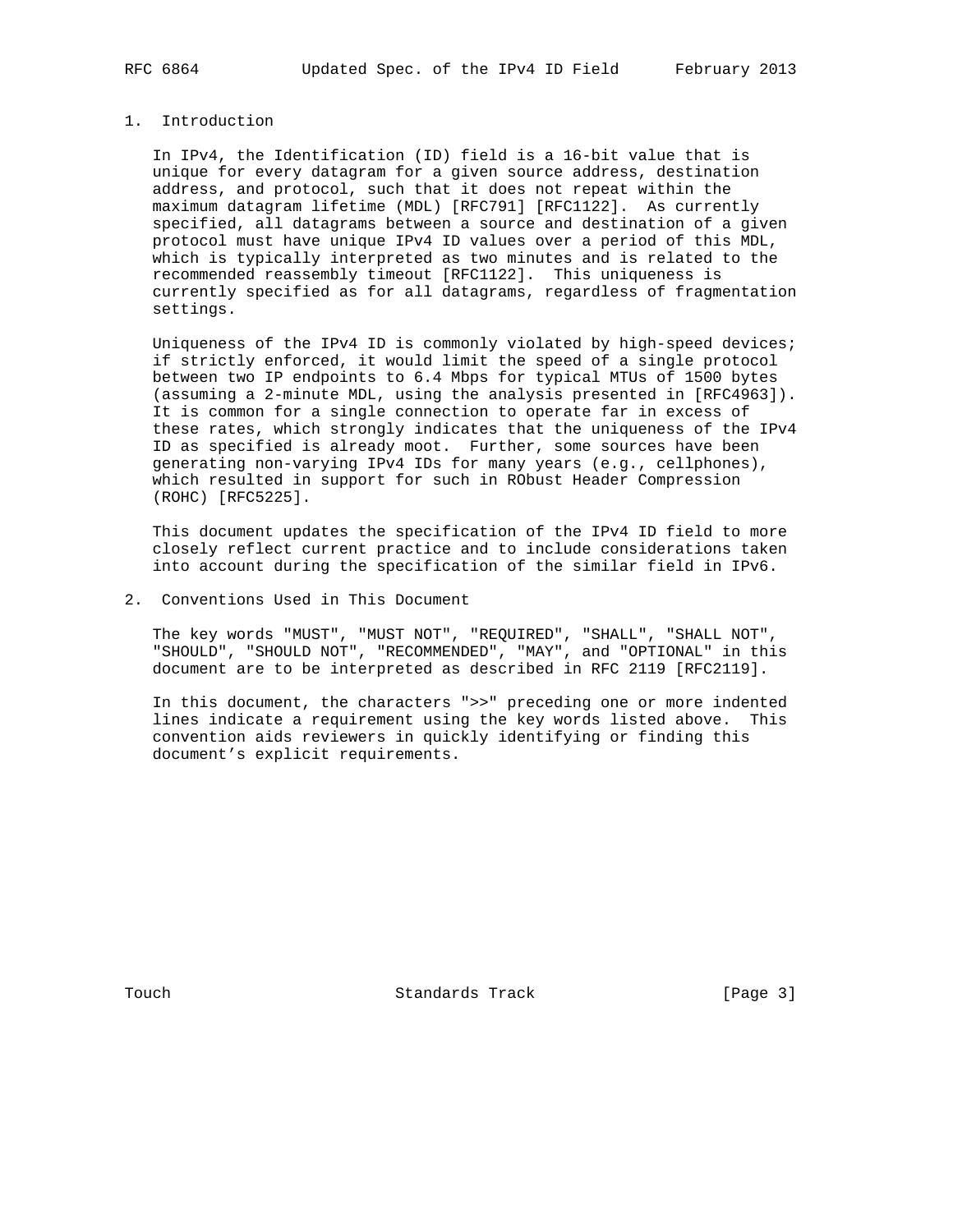## 3. The IPv4 ID Field

 IP supports datagram fragmentation, where large datagrams are split into smaller components to traverse links with limited maximum transmission units (MTUs). Fragments are indicated in different ways in IPv4 and IPv6:

- o In IPv4, fragments are indicated using four fields of the basic header: Identification (ID), Fragment Offset, a "Don't Fragment" (DF) flag, and a "More Fragments" (MF) flag [RFC791].
- o In IPv6, fragments are indicated in an extension header that includes an ID, Fragment Offset, and an M (more fragments) flag similar to their counterparts in IPv4 [RFC2460].

 IPv6 fragmentation differs from IPv4 fragmentation in a few important ways. IPv6 fragmentation occurs only at the source, so a DF bit is not needed to prevent downstream devices from initiating fragmentation (i.e., IPv6 always acts as if DF=1). The IPv6 fragment header is present only when a datagram has been fragmented, or when the source has received a "packet too big" ICMPv6 error message indicating that the path cannot support the required minimum 1280-byte IPv6 MTU and is thus subject to translation [RFC2460] [RFC4443]. The latter case is relevant only for IPv6 datagrams sent to IPv4 destinations to support subsequent fragmentation after translation to IPv4.

 With the exception of these two cases, the ID field is not present for non-fragmented datagrams; thus, it is meaningful only for datagrams that are already fragmented or datagrams intended to be fragmented as part of IPv4 translation. Finally, the IPv6 ID field is 32 bits and required unique per source/destination address pair for IPv6, whereas for IPv4 it is only 16 bits and required unique per source address/destination address/protocol tuple.

 This document focuses on the IPv4 ID field issues, because in IPv6 the field is larger and present only in fragments.

3.1. Uses of the IPv4 ID Field

 The IPv4 ID field was originally intended for fragmentation and reassembly [RFC791]. Within a given source address, destination address, and protocol, fragments of an original datagram are matched based on their IPv4 ID. This requires that IDs be unique within the source address/destination address/protocol tuple when fragmentation is possible (e.g., DF=0) or when it has already occurred (e.g., frag\_offset>0 or MF=1).

Touch **Standards Track** [Page 4]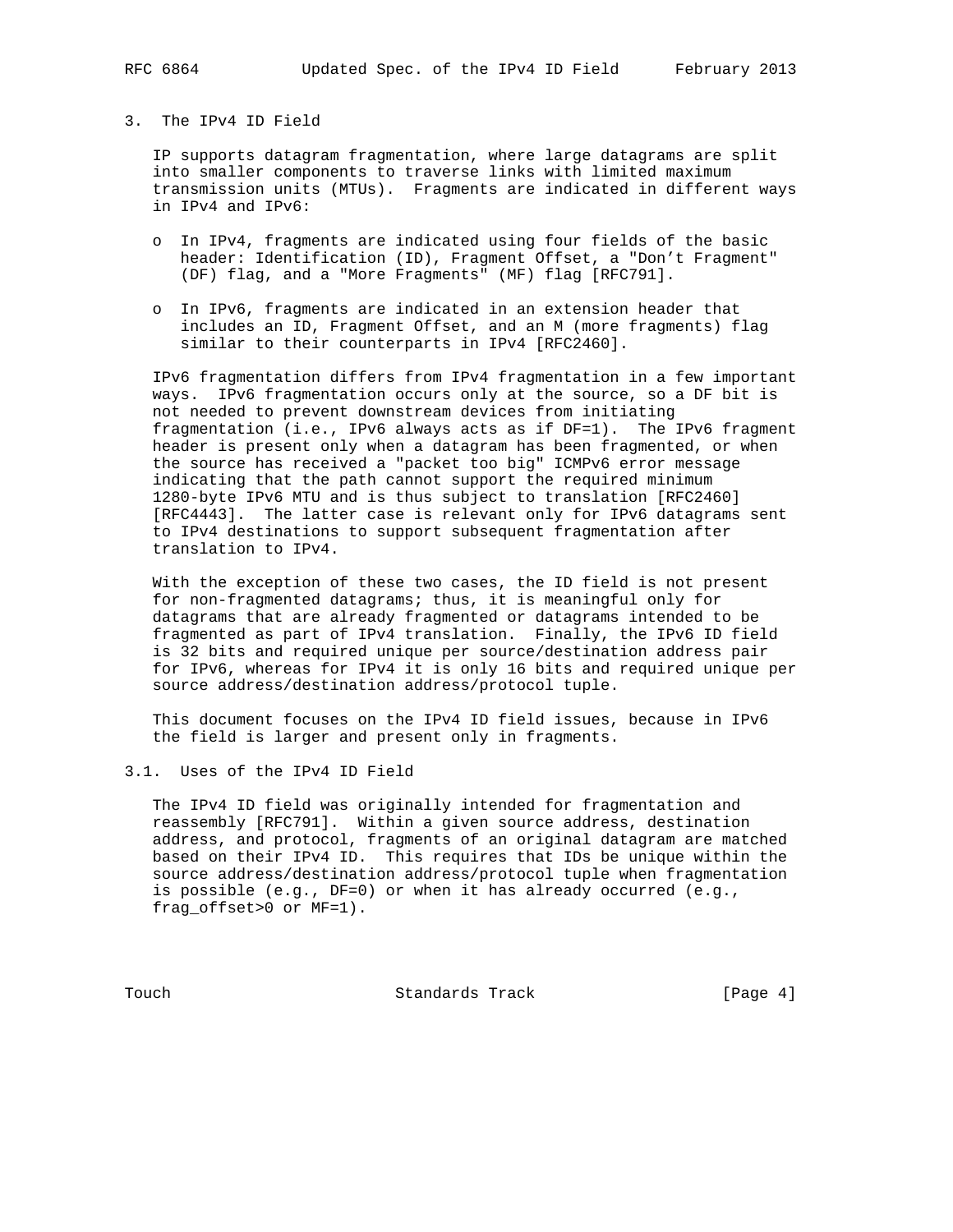Other uses have been envisioned for the IPv4 ID field. The field has been proposed as a way to detect and remove duplicate datagrams, e.g., at congested routers (noted in Section 3.2.1.5 of [RFC1122]) or in network accelerators. It has similarly been proposed for use at end hosts to reduce the impact of duplication on higher-layer protocols (e.g., additional processing in TCP or the need for application-layer duplicate suppression in UDP). This is discussed further in Section 5.1.

 The IPv4 ID field is used in some diagnostic tools to correlate datagrams measured at various locations along a network path. This is already insufficient in IPv6 because unfragmented datagrams lack an ID, so these tools are already being updated to avoid such reliance on the ID field. This is also discussed further in Section 5.1.

 The ID clearly needs to be unique (within the MDL, within the source address/destination address/protocol tuple) to support fragmentation and reassembly, but not all datagrams are fragmented or allow fragmentation. This document deprecates non-fragmentation uses, allowing the ID to be repeated (within the MDL, within the source address/destination address/protocol tuple) in those cases.

### 3.2. Background on IPv4 ID Reassembly Issues

 The following is a summary of issues with IPv4 fragment reassembly in high-speed environments raised previously [RFC4963]. Readers are encouraged to consult RFC 4963 for a more detailed discussion of these issues.

 With the maximum IPv4 datagram size of 64 KB, a 16-bit ID field that does not repeat within 120 seconds means that the aggregate of all TCP connections of a given protocol between two IP endpoints is limited to roughly 286 Mbps; at a more typical MTU of 1500 bytes, this speed drops to 6.4 Mbps [RFC791] [RFC1122] [RFC4963]. This limit currently applies for all IPv4 datagrams within a single protocol (i.e., the IPv4 protocol field) between two IP addresses, regardless of whether fragmentation is enabled or inhibited and whether or not a datagram is fragmented.

 IPv6, even at typical MTUs, is capable of 18.7 Tbps with fragmentation between two IP endpoints as an aggregate across all protocols, due to the larger 32-bit ID field (and the fact that the IPv6 next-header field, the equivalent of the IPv4 protocol field, is not considered in differentiating fragments). When fragmentation is not used, the field is absent, and in that case IPv6 speeds are not limited by the ID field uniqueness.

Touch **Standards Track** [Page 5]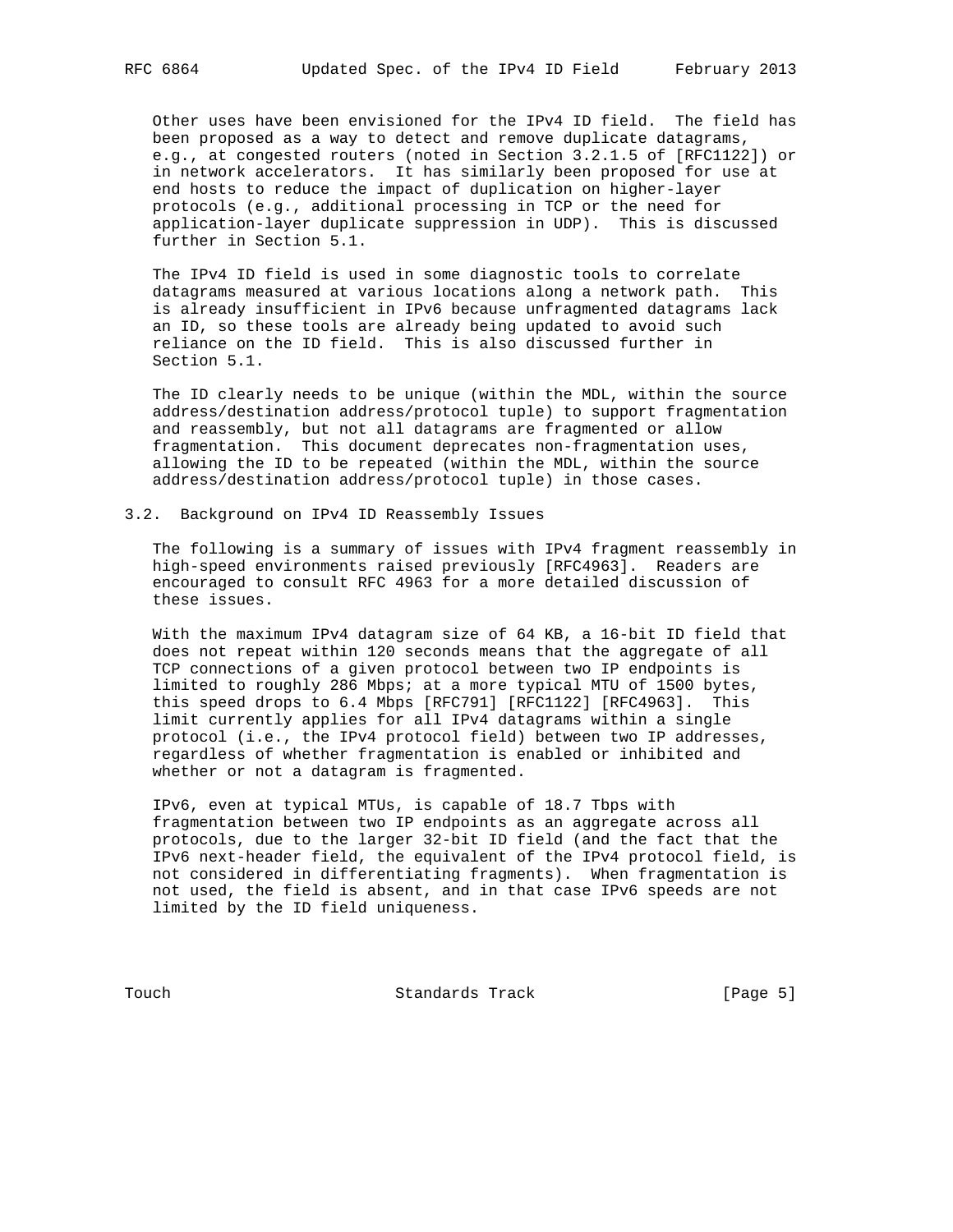Note also that 120 seconds is only an estimate on the MDL. It is related to the reassembly timeout as a lower bound and the TCP Maximum Segment Lifetime as an upper bound (both as noted in [RFC1122]). Network delays are incurred in other ways, e.g., satellite links, which can add seconds of delay even though the Time to Live (TTL) is not decremented by a corresponding amount. There is thus no enforcement mechanism to ensure that datagrams older than 120 seconds are discarded.

 Wireless Internet devices are frequently connected at speeds over 54 Mbps, and wired links of 1 Gbps have been the default for several years. Although many end-to-end transport paths are congestion limited, these devices easily achieve 100+ Mbps application-layer throughput over LANs (e.g., disk-to-disk file transfer rates), and numerous throughput demonstrations with Commercial-Off-The-Shelf (COTS) systems over wide-area paths have exhibited these speeds for over a decade. This strongly suggests that IPv4 ID uniqueness has been moot for a long time.

4. Updates to the IPv4 ID Specification

 This document updates the specification of the IPv4 ID field in three distinct ways, as discussed in subsequent subsections:

- o Using the IPv4 ID field only for fragmentation
- o Encouraging safe operation when the IPv4 ID field is used
- o Avoiding a performance impact when the IPv4 ID field is used

 There are two kinds of datagrams, which are defined below and used in the following discussion:

- o Atomic datagrams are datagrams not yet fragmented and for which further fragmentation has been inhibited.
- o Non-atomic datagrams are datagrams either that already have been fragmented or for which fragmentation remains possible.

 This same definition can be expressed in pseudo code, using common logical operators (equals is ==, logical 'and' is  $&\&b$  logical 'or' is ||, greater than is >, and the parenthesis function is used typically) as follows:

- o Atomic datagrams: (DF==1)&&(MF==0)&&(frag\_offset==0)
- o Non-atomic datagrams: (DF==0)||(MF==1)||(frag\_offset>0)

Touch **Standards Track** [Page 6]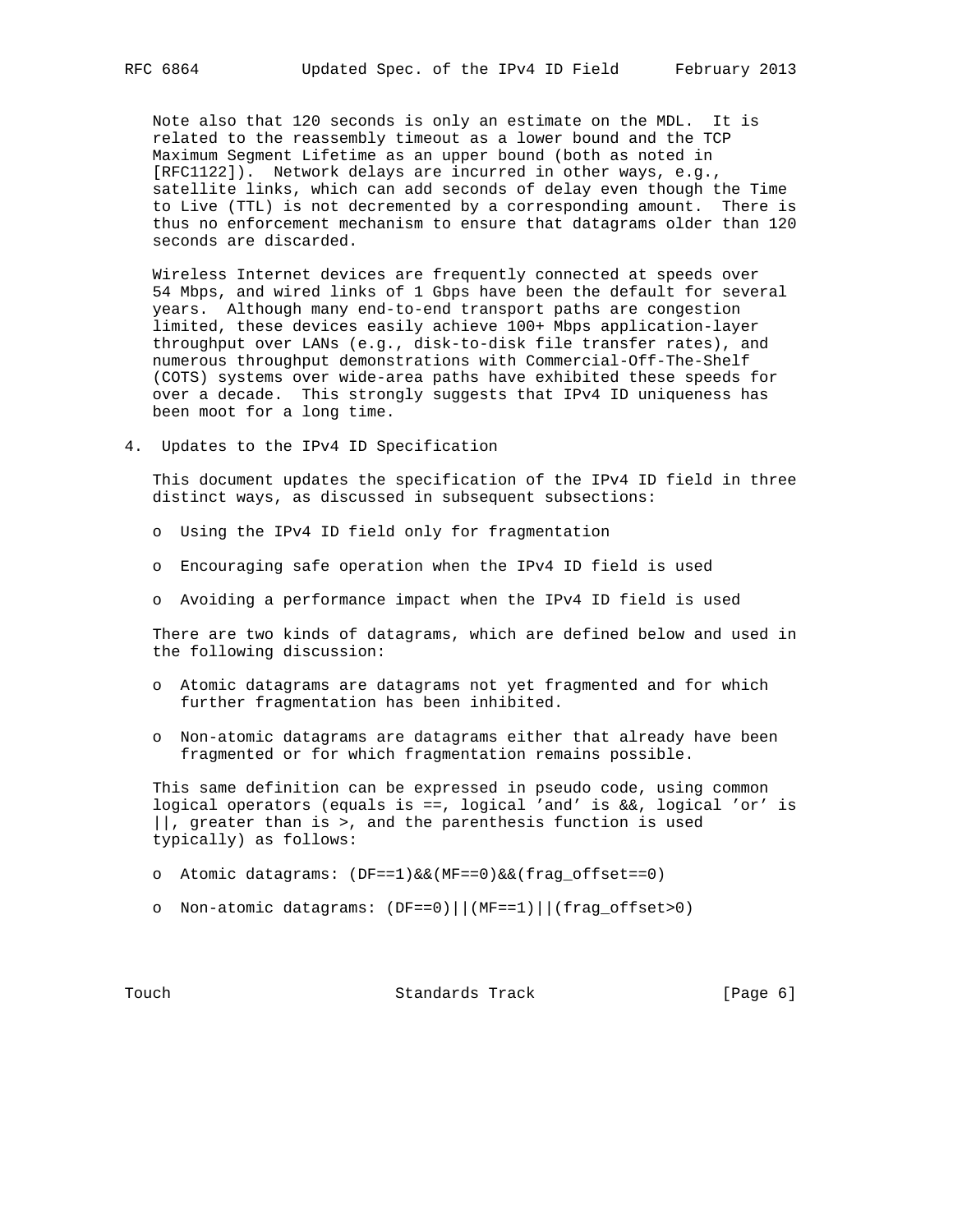The test for non-atomic datagrams is the logical negative of the test for atomic datagrams; thus, all possibilities are considered.

4.1. IPv4 ID Used Only for Fragmentation

 Although RFC 1122 suggests that the IPv4 ID field has other uses, including datagram de-duplication, such uses are already not interoperable with known implementations of sources that do not vary their ID. This document thus defines this field's value only for fragmentation and reassembly:

 >> The IPv4 ID field MUST NOT be used for purposes other than fragmentation and reassembly.

 Datagram de-duplication can still be accomplished using hash-based duplicate detection for cases where the ID field is absent (IPv6 unfragmented datagrams), which can also be applied to IPv4 atomic datagrams without utilizing the ID field [RFC6621].

 In atomic datagrams, the IPv4 ID field has no meaning; thus, it can be set to an arbitrary value, i.e., the requirement for non-repeating IDs within the source address/destination address/protocol tuple is no longer required for atomic datagrams:

 >> Originating sources MAY set the IPv4 ID field of atomic datagrams to any value.

 Second, all network nodes, whether at intermediate routers, destination hosts, or other devices (e.g., NATs and other address sharing mechanisms, firewalls, tunnel egresses), cannot rely on the field of atomic datagrams:

 >> All devices that examine IPv4 headers MUST ignore the IPv4 ID field of atomic datagrams.

 The IPv4 ID field is thus meaningful only for non-atomic datagrams - either those datagrams that have already been fragmented or those for which fragmentation remains permitted. Atomic datagrams are detected by their DF, MF, and fragmentation offset fields as explained in Section 4, because such a test is completely backward compatible; thus, this document does not reserve any IPv4 ID values, including 0, as distinguished.

 Deprecating the use of the IPv4 ID field for non-reassembly uses should have little -- if any -- impact. IPv4 IDs are already frequently repeated, e.g., over even moderately fast connections and from some sources that do not vary the ID at all, and no adverse impact has been observed. Duplicate suppression was suggested

Touch **Standards Track** [Page 7]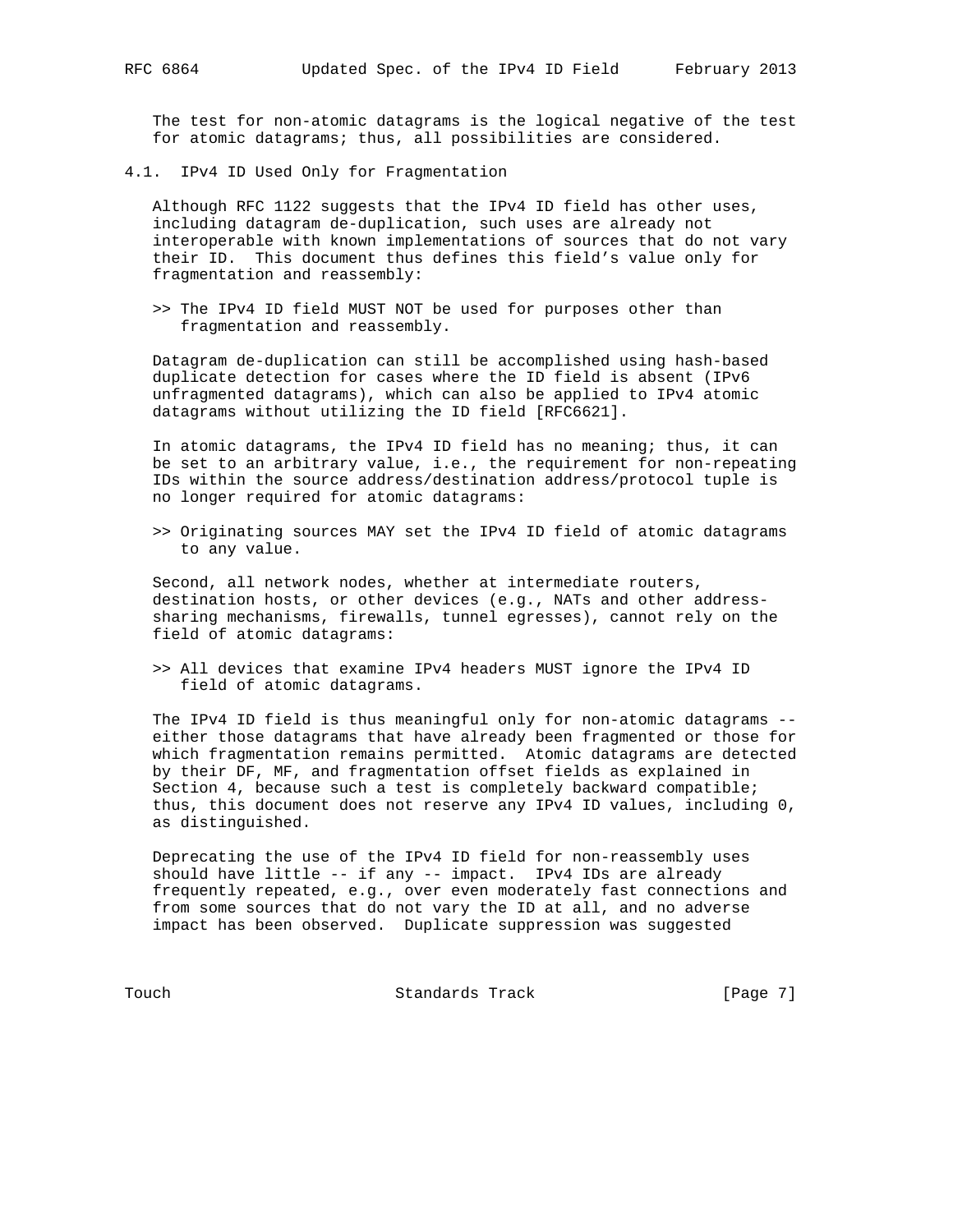[RFC1122] and has been implemented in some protocol accelerators, but no impacts of IPv4 ID reuse have been noted to date. Routers are not required to issue ICMPs on any particular timescale, and so IPv4 ID repetition should not have been used for validation purposes; this scenario has not been observed. Besides, repetition already occurs and would have been noticed [RFC1812]. ICMP relaying at tunnel ingresses is specified to use soft state rather than a datagram cache; for similar reasons, if the latter is used, this should have been noticed [RFC2003]. These and other legacy issues are discussed further in Section 5.1.

4.2. Encouraging Safe IPv4 ID Use

 This document also changes the specification of the IPv4 ID field to encourage its safe use.

 As discussed in RFC 1122, if TCP retransmits a segment, it may be possible to reuse the IPv4 ID (see Section 6.2). This can make it difficult for a source to avoid IPv4 ID repetition for received fragments. RFC 1122 concludes that this behavior "is not useful"; this document formalizes that conclusion as follows:

 >> The IPv4 ID of non-atomic datagrams MUST NOT be reused when sending a copy of an earlier non-atomic datagram.

 RFC 1122 also suggests that fragments can overlap. Such overlap can occur if successive retransmissions are fragmented in different ways but with the same reassembly IPv4 ID. This overlap is noted as the result of reusing IPv4 IDs when retransmitting datagrams, which this document deprecates. However, it is also the result of in-network datagram duplication, which can still occur. As a result, this document does not change the need for receivers to support overlapping fragments.

4.3. IPv4 ID Requirements That Persist

 This document does not relax the IPv4 ID field uniqueness requirements of [RFC791] for non-atomic datagrams, that is:

 >> Sources emitting non-atomic datagrams MUST NOT repeat IPv4 ID values within one MDL for a given source address/destination address/protocol tuple.

 Such sources include originating hosts, tunnel ingresses, and NATs (including other address-sharing mechanisms) (see Section 5.3).

Touch **Standards Track** [Page 8]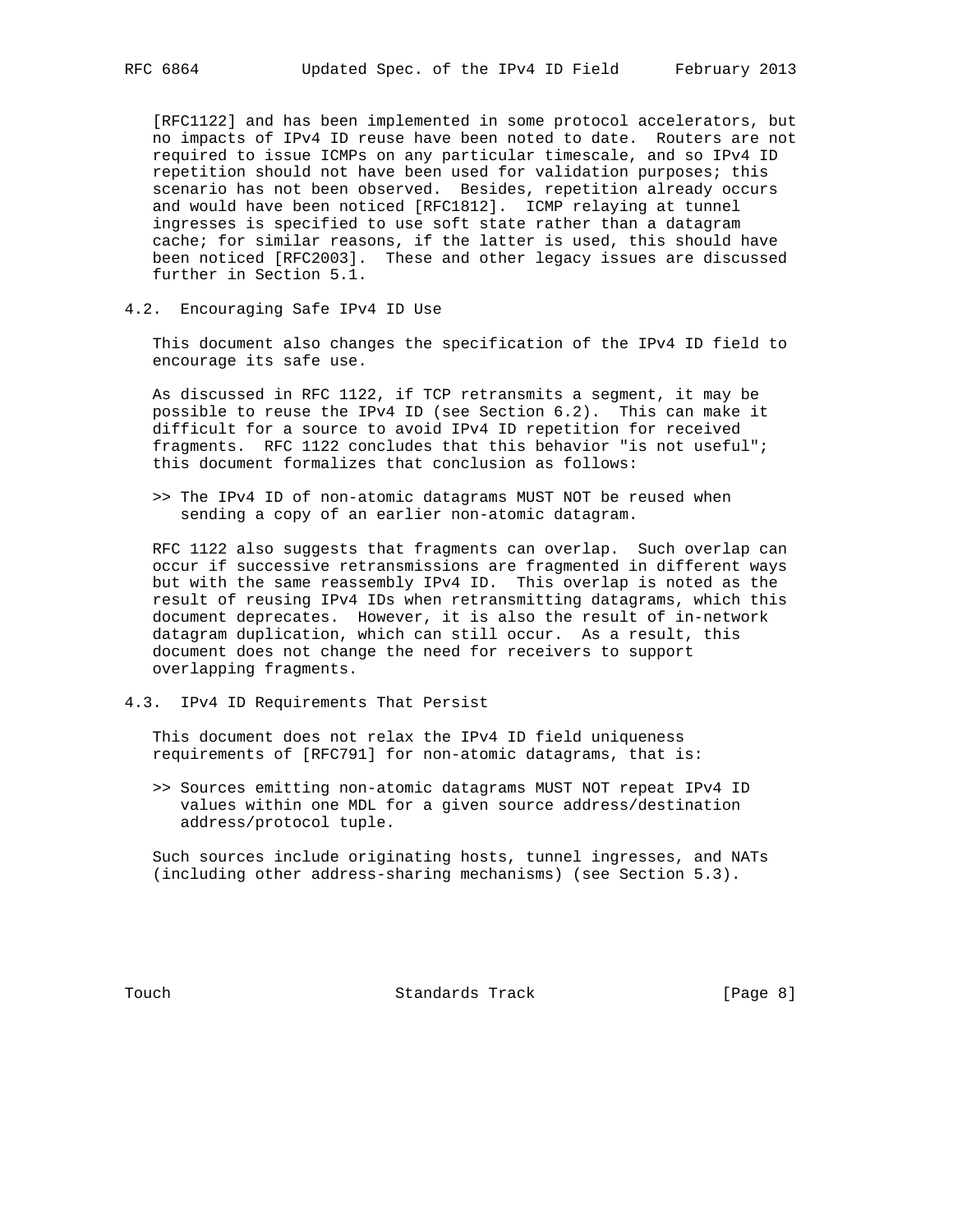This document does not relax the requirement that all network devices honor the DF bit, that is:

>> IPv4 datagrams whose DF=1 MUST NOT be fragmented.

>> IPv4 datagram transit devices MUST NOT clear the DF bit.

 Specifically, DF=1 prevents fragmenting atomic datagrams. DF=1 also prevents further fragmenting received fragments. In-network fragmentation is permitted only when DF=0; this document does not change that requirement.

5. Impact of Proposed Changes

 This section discusses the impact of the proposed changes on legacy devices, datagram generation in updated devices, middleboxes, and header compression.

5.1. Impact on Legacy Internet Devices

 Legacy uses of the IPv4 ID field consist of fragment generation, fragment reassembly, duplicate datagram detection, and "other" uses.

 Current devices already generate ID values that are reused within the source address/destination address/protocol tuple in less than the current estimated Internet MDL of two minutes. They assume that the MDL over their end-to-end path is much lower.

 Existing devices have been known to generate non-varying IDs for atomic datagrams for nearly a decade, notably some cellphones. Such constant ID values are the reason for their support as an optimization of ROHC [RFC5225]. This is discussed further in Section 5.4. Generation of IPv4 datagrams with constant (zero) IDs is also described as part of the IP/ICMP translation standard [RFC6145].

 Many current devices support fragmentation that ignores the IPv4 Don't Fragment (DF) bit. Such devices already transit traffic from sources that reuse the ID. If fragments of different datagrams reusing the same ID (within the source address/destination address/protocol tuple) arrive at the destination interleaved, fragmentation would fail and traffic would be dropped. Either such interleaving is uncommon or traffic from such devices is not widely traversing these DF-ignoring devices, because significant occurrence of reassembly errors has not been reported. DF-ignoring devices do not comply with existing standards, and it is not feasible to update the standards to allow them as compliant.

Touch **Standards Track** [Page 9]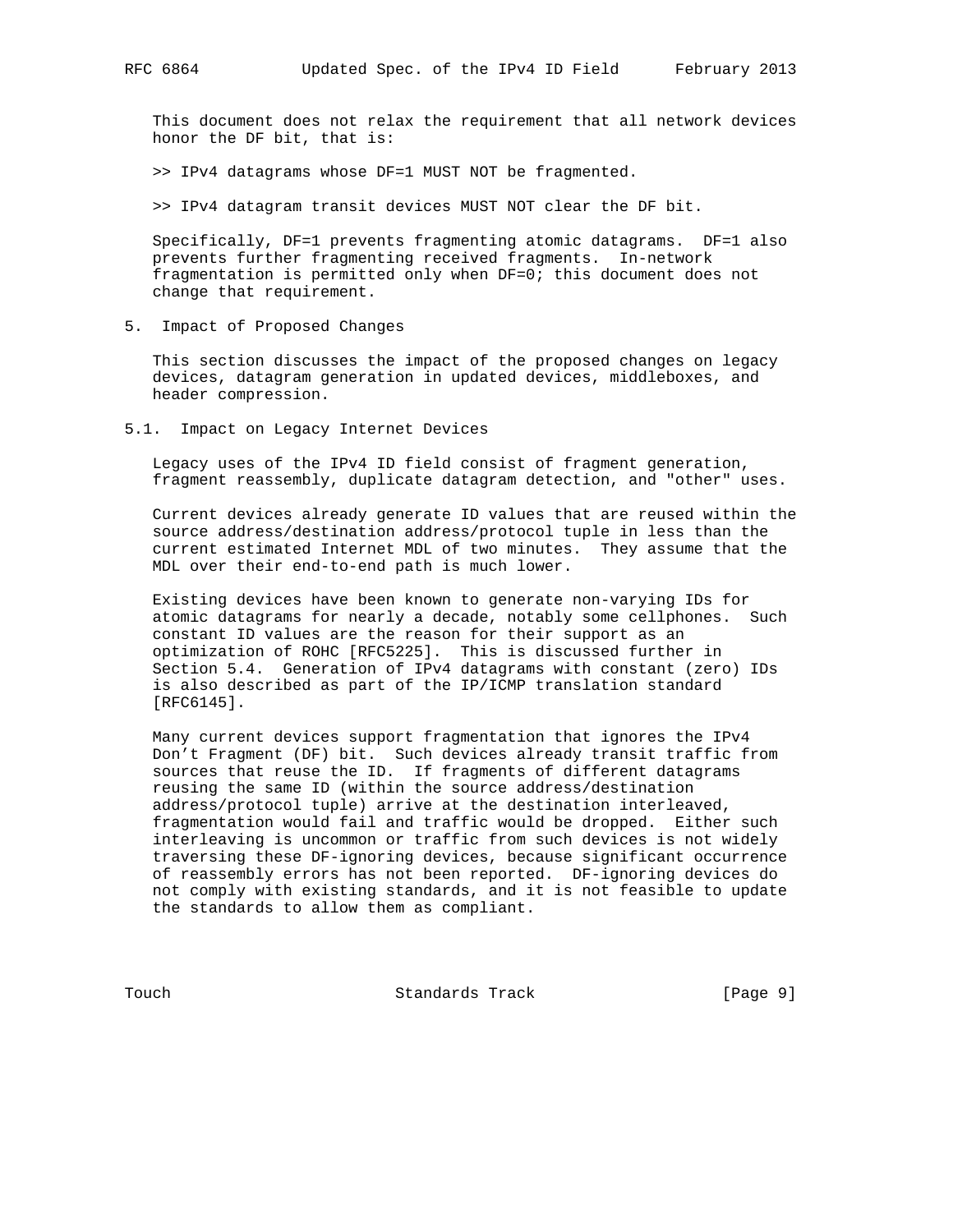The ID field has been envisioned for use in duplicate detection, as discussed in Section 4.1. Although this document now allows IPv4 ID reuse for atomic datagrams, such reuse is already common (as noted above). Protocol accelerators are known to implement IPv4 duplicate detection, but such devices are also known to violate other Internet standards to achieve higher end-to-end performance. These devices would already exhibit erroneous drops for this current traffic, and this has not been reported.

 There are other potential uses of the ID field, such as for diagnostic purposes. Such uses already need to accommodate atomic datagrams with reused ID fields. There are no reports of such uses having problems with current datagrams that reuse IDs.

 Thus, as a result of previous requirements, this document recommends that IPv4 duplicate detection and diagnostic mechanisms apply IPv6-compatible methods, i.e., methods that do not rely on the ID field (e.g., as suggested in [RFC6621]). This is a consequence of using the ID field only for reassembly, as well as the known hazard of existing devices already reusing the ID field.

5.2. Impact on Datagram Generation

 The following is a summary of the recommendations that are the result of the previous changes to the IPv4 ID field specification.

 Because atomic datagrams can use arbitrary IPv4 ID values, the ID field no longer imposes a performance impact in those cases. However, the performance impact remains for non-atomic datagrams. As a result:

 >> Sources of non-atomic IPv4 datagrams MUST rate-limit their output to comply with the ID uniqueness requirements. Such sources include, in particular, DNS over UDP [RFC2671].

 Because there is no strict definition of the MDL, reassembly hazards exist regardless of the IPv4 ID reuse interval or the reassembly timeout. As a result:

 >> Higher-layer protocols SHOULD verify the integrity of IPv4 datagrams, e.g., using a checksum or hash that can detect reassembly errors (the UDP and TCP checksums are weak in this regard, but better than nothing).

 Additional integrity checks can be employed using tunnels, as supported by the Subnetwork Encapsulation and Adaptation Layer (SEAL) [RFC5320], IPsec [RFC4301], or the Stream Control Transmission Protocol (SCTP) [RFC4960]. Such checks can avoid the reassembly

Touch **Standards Track** [Page 10]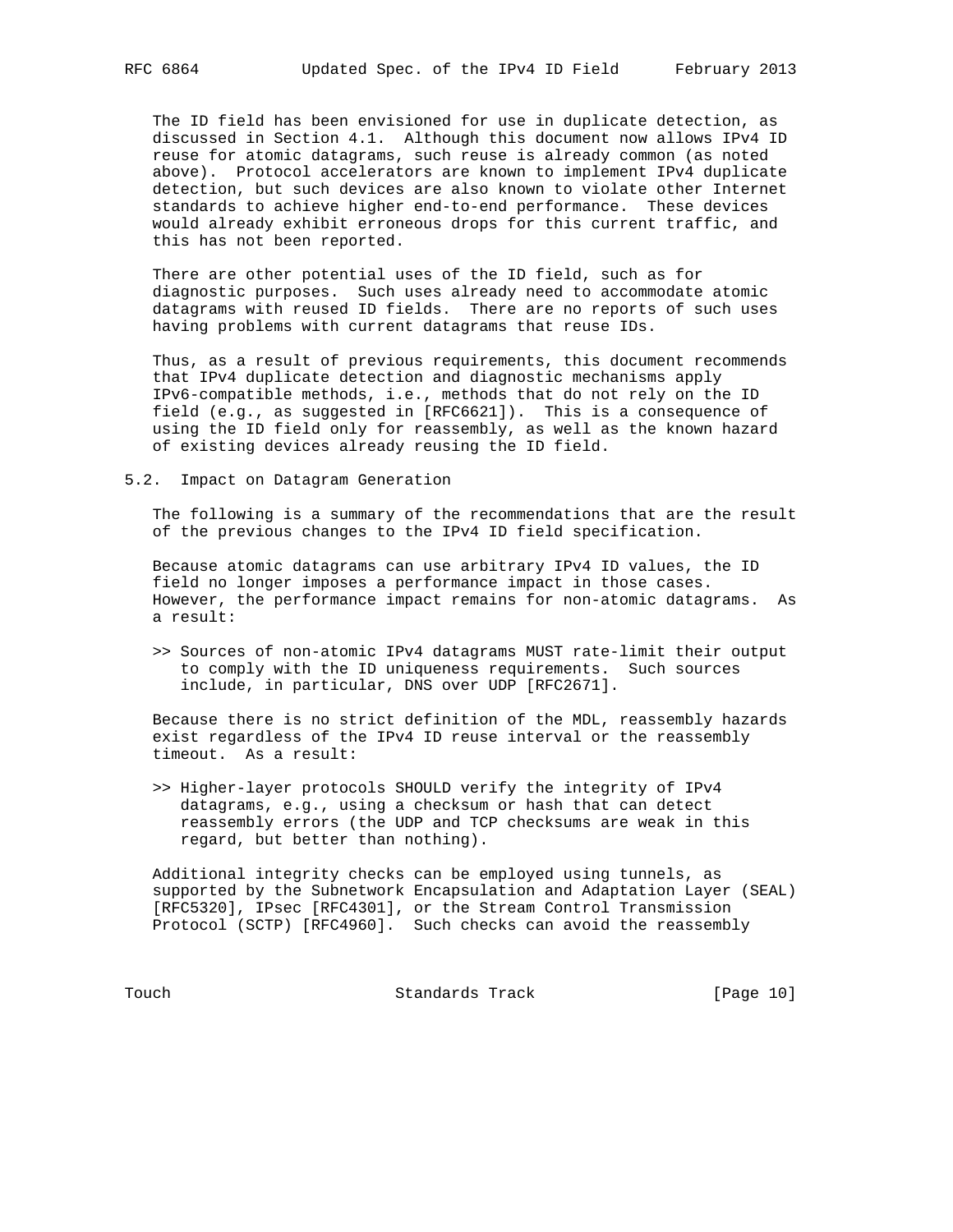hazards that can occur when using UDP and TCP checksums [RFC4963] or when using partial checksums as in UDP-Lite [RFC3828]. Because such integrity checks can avoid the impact of reassembly errors:

 >> Sources of non-atomic IPv4 datagrams using strong integrity checks MAY reuse the ID within intervals that are smaller than typical MDL values.

 Note, however, that such frequent reuse can still result in corrupted reassembly and poor throughput, although it would not propagate reassembly errors to higher-layer protocols.

5.3. Impact on Middleboxes

 Middleboxes include rewriting devices such as network address translators (NATs), network address/port translators (NAPTs), and other address-sharing mechanisms (ASMs). They also include devices that inspect and filter datagrams but that are not routers, such as accelerators and firewalls.

 The changes proposed in this document may not be implemented by middleboxes; however, these changes are more likely to make current middlebox behavior compliant than to affect the service provided by those devices.

# 5.3.1. Rewriting Middleboxes

 NATs and NAPTs rewrite IP fields, and tunnel ingresses (using IPv4 encapsulation) copy and modify some IPv4 fields; all are therefore considered datagram sources, as are any devices that rewrite any portion of the source address/destination address/protocol/ID tuple for any datagrams [RFC3022]. This is also true for other ASMs, including IPv4 Residual Deployment (4rd) [De11], IVI [RFC6219], and others in the "A+P" (address plus port) family [Bo11]. It is equally true for any other datagram-rewriting mechanism. As a result, they are subject to all the requirements of any datagram source, as has been noted.

 NATs/ASMs/rewriters present a particularly challenging situation for fragmentation. Because they overwrite portions of the reassembly tuple in both directions, they can destroy tuple uniqueness and result in a reassembly hazard. Whenever IPv4 source address, destination address, or protocol fields are modified, a NAT/ASM/rewriter needs to ensure that the ID field is generated appropriately, rather than simply copied from the incoming datagram.

Touch **Standards Track** [Page 11]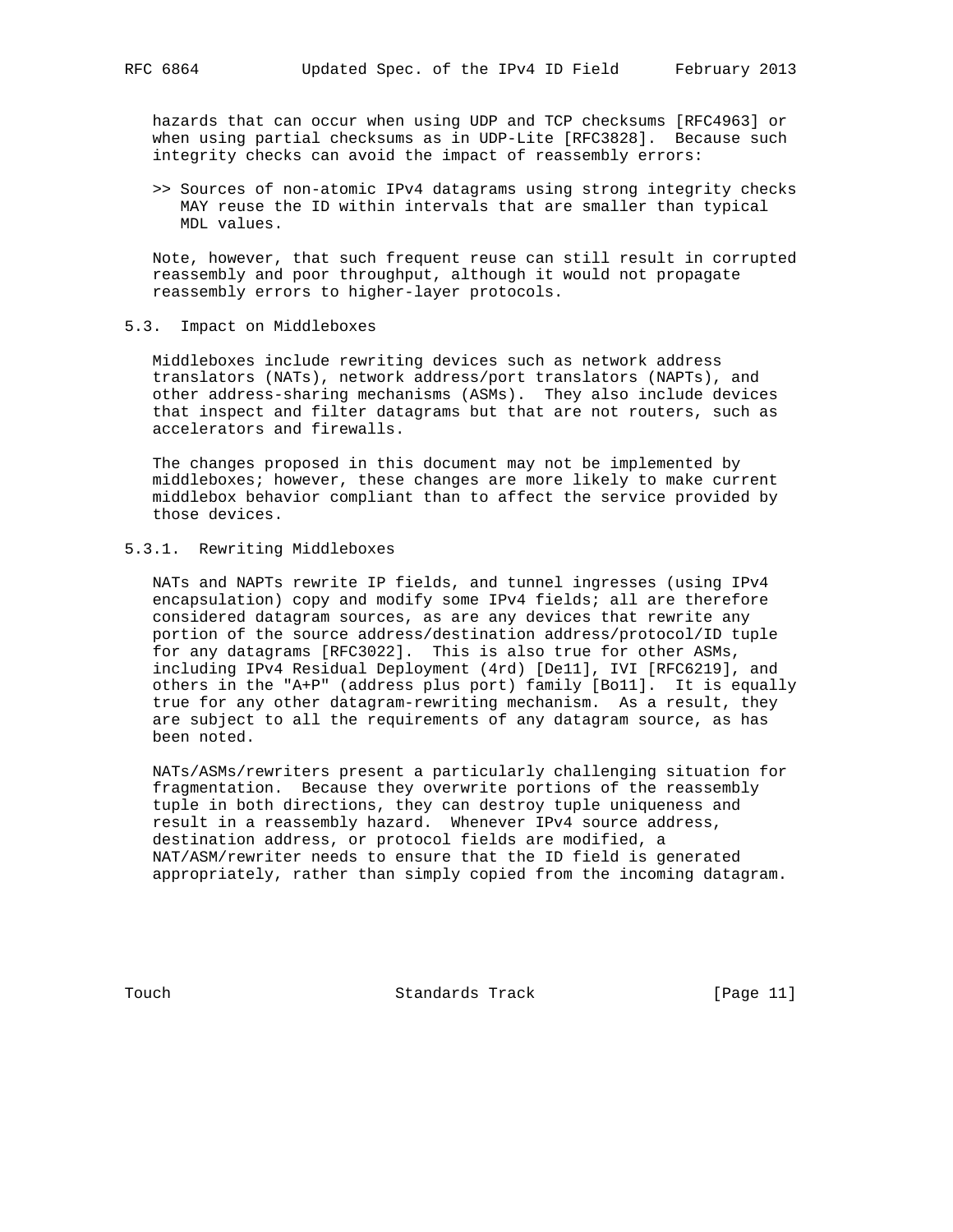Specifically:

 >> Address-sharing or rewriting devices MUST ensure that the IPv4 ID field of datagrams whose addresses or protocols are translated comply with these requirements as if the datagram were sourced by that device.

 This compliance means that the IPv4 ID field of non-atomic datagrams translated at a NAT/ASM/rewriter needs to obey the uniqueness requirements of any IPv4 datagram source. Unfortunately, translated fragments already violate that requirement, as they repeat an IPv4 ID within the MDL for a given source address/destination address/protocol tuple.

 Such problems with transmitting fragments through NATs/ASMs/rewriters are already known; translation is typically based on the transport port number, which is present in only the first fragment anyway [RFC3022]. This document underscores the point that not only is reassembly (and possibly subsequent fragmentation) required for translation, it can be used to avoid issues with IPv4 ID uniqueness.

 Note that NATs/ASMs already need to exercise special care when emitting datagrams on their public side, because merging datagrams from many sources onto a single outgoing source address can result in IPv4 ID collisions. This situation precedes this document and is not affected by it. It is exacerbated in large-scale, so-called "carrier grade" NATs [Pe11].

 Tunnel ingresses act as sources for the outermost header, but tunnels act as routers for the inner headers (i.e., the datagram as arriving at the tunnel ingress). Ingresses can always fragment as originating sources of the outer header, because they control the uniqueness of that IPv4 ID field and the value of DF on the outer header independent of those values on the inner (arriving datagram) header.

### 5.3.2. Filtering Middleboxes

 Middleboxes also include devices that filter datagrams, such as network accelerators and firewalls. Some such devices reportedly feature datagram de-duplication that relies on IP ID uniqueness to identify duplicates, which has been discussed in Section 5.1.

#### 5.4. Impact on Header Compression

 Header compression algorithms already accommodate various ways in which the IPv4 ID changes between sequential datagrams [RFC1144] [RFC2508] [RFC3545] [RFC5225]. Such algorithms currently assume that the IPv4 ID is preserved end-to-end. Some algorithms already allow

Touch **Standards Track** [Page 12]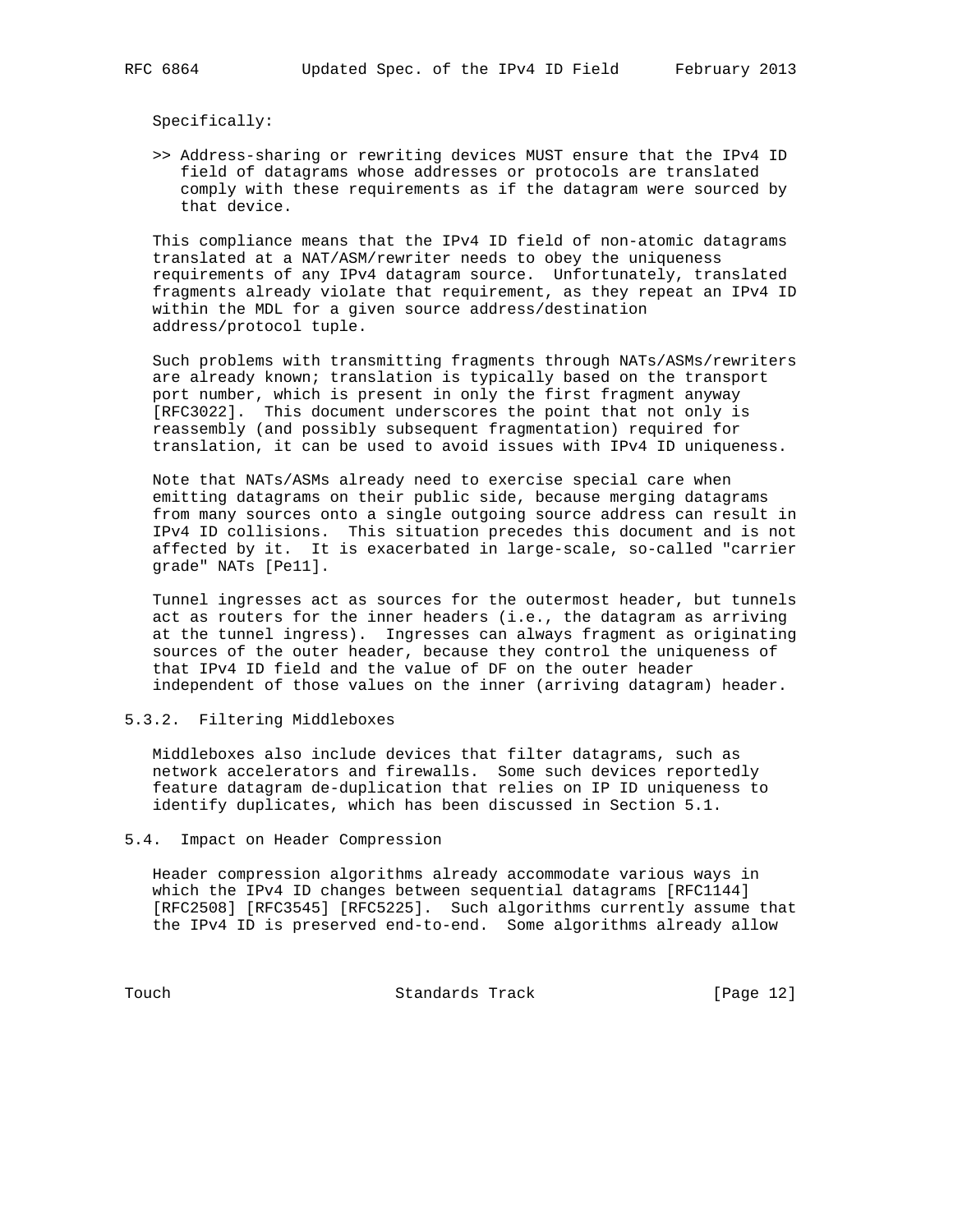the assumption that the ID does not change (e.g., ROHC [RFC5225]), where others include non-changing IDs via zero deltas (e.g., Enhanced Compressed RTP (ECRTP) [RFC3545]).

 When compression assumes a changing ID as a default, having a non-changing ID can make compression less efficient. Such non-changing IDs have been described in various RFCs (e.g., footnote 21 of [RFC1144] and cRTP [RFC2508]). When compression can assume a non-changing IPv4 ID -- as with ROHC and ECRTP -efficiency can be increased.

5.5. Impact of Network Reordering and Loss

 Tolerance to network reordering and loss is a key feature of the Internet architecture. Although most current IP networks avoid gratuitous such events, both reordering and loss can and do occur. Datagrams are already intended to be reordered or lost, and recovery from those errors (where supported) already occurs at the transport or higher protocol layers.

 Reordering is typically associated with routing transients or where flows are split across multiple paths. Loss is typically associated with path congestion or link failure (partial or complete). The impact of such events is different for atomic and non-atomic datagrams and is discussed below. In summary, the recommendations of this document make the Internet more robust to reordering and loss by emphasizing the requirements of ID uniqueness for non-atomic datagrams and by more clearly indicating the impact of these requirements on both endpoints and datagram transit devices.

# 5.5.1. Atomic Datagrams Experiencing Reordering or Loss

 Reusing ID values does not affect atomic datagrams when the DF bit is correctly respected, because order restoration does not depend on the datagram header. TCP uses a transport header sequence number; in some other protocols, sequence is indicated and restored at the application layer.

When DF=1 is ignored, reordering or loss can cause fragments of different datagrams to be interleaved and thus incorrectly reassembled and discarded. Reuse of ID values in atomic datagrams, as permitted by this document, can result in higher datagram loss in such cases. Situations such as this already can exist because there are known devices that use a constant ID for atomic datagrams (some cellphones), and there are known devices that ignore DF=1, but high levels of corresponding loss have not been reported. The lack of such reports indicates either a lack of reordering or a loss in such cases or a tolerance to the resulting losses. If such issues are

Touch **Standards Track** [Page 13]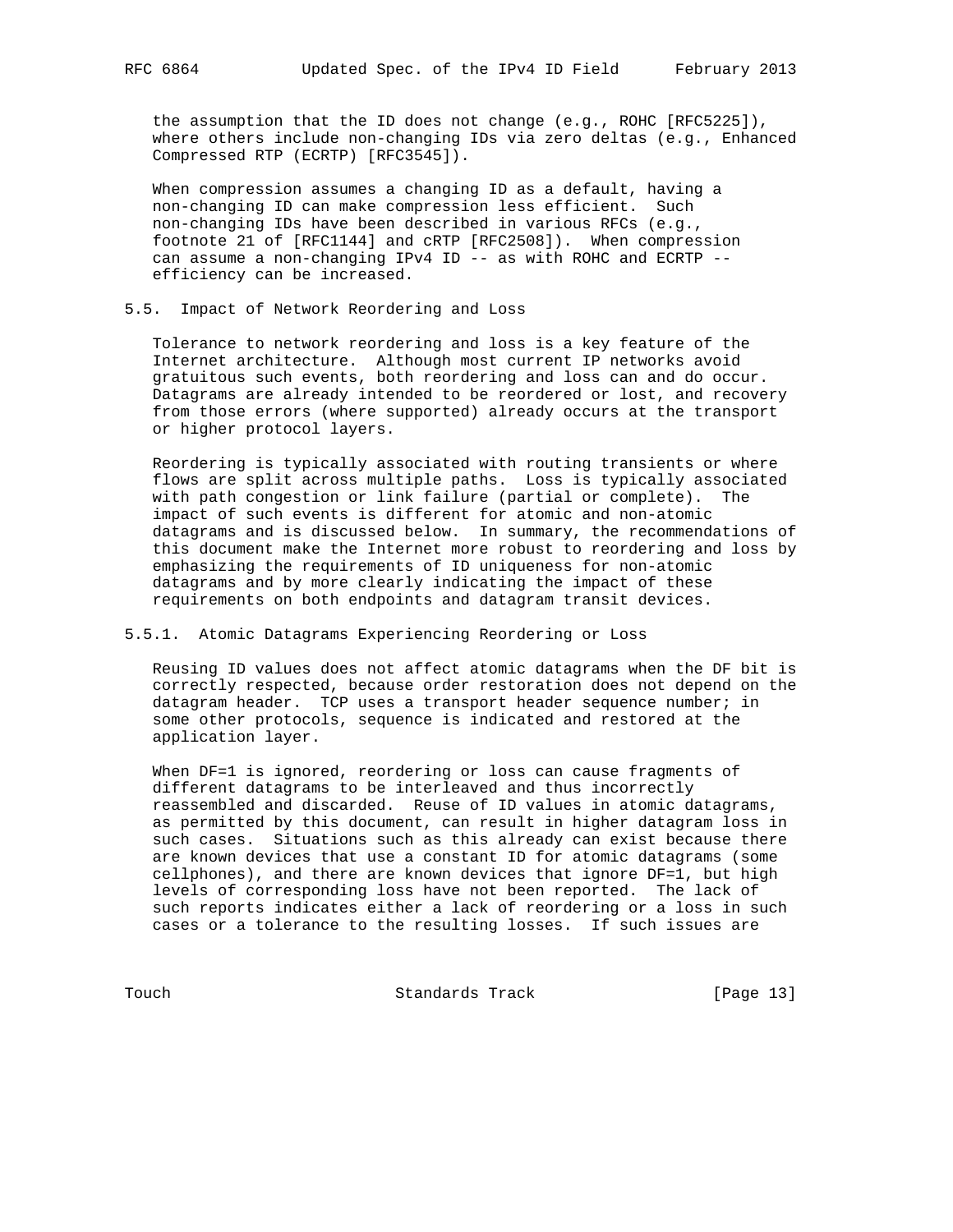reported, it would be more productive to address non-compliant devices (that ignore DF=1), because it is impractical to define Internet specifications to tolerate devices that ignore those specifications. This is why this document emphasizes the need to honor DF=1, as well as that datagram transit devices need to retain the DF bit as received (i.e., rather than clear it).

#### 5.5.2. Non-atomic Datagrams Experiencing Reordering or Loss

 Non-atomic datagrams rely on the uniqueness of the ID value to tolerate reordering of fragments, notably where fragments of different datagrams are interleaved as a result of such reordering. Fragment loss can result in reassembly of fragments from different origin datagrams, which is why ID reuse in non-atomic datagrams is based on datagram (fragment) maximum lifetime, not just expected reordering interleaving.

 This document does not change the requirements for uniqueness of IDs in non-atomic datagrams and thus does not affect their tolerance to such reordering or loss. This document emphasizes the need for ID uniqueness for all datagram sources, including rewriting middleboxes; the need to rate-limit sources to ensure ID uniqueness; the need to not reuse the ID for retransmitted datagrams; and the need to use higher-layer integrity checks to prevent reassembly errors -- all of which result in a higher tolerance to reordering or loss events.

6. Updates to Existing Standards

 The following sections address the specific changes to existing protocols indicated by this document.

6.1. Updates to RFC 791

RFC 791 states that:

 The originating protocol module of an internet datagram sets the identification field to a value that must be unique for that source-destination pair and protocol for the time the datagram will be active in the internet system.

It later states that:

 Thus, the sender must choose the Identifier to be unique for this source, destination pair and protocol for the time the datagram (or any fragment of it) could be alive in the internet.

Touch **Standards Track** [Page 14]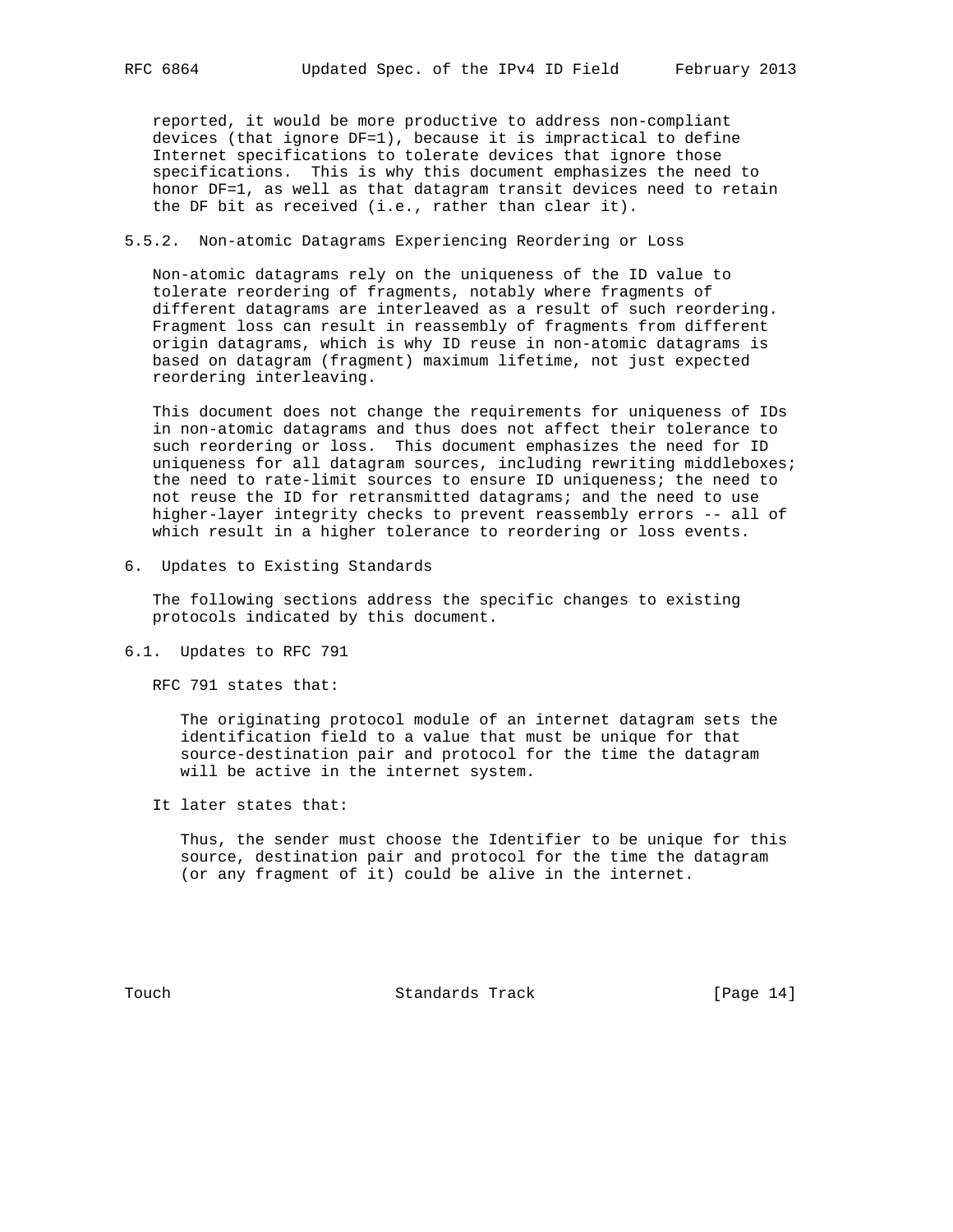It seems then that a sending protocol module needs to keep a table of Identifiers, one entry for each destination it has communicated with in the last maximum datagram lifetime for the internet.

 However, since the Identifier field allows 65,536 different values, some host may be able to simply use unique identifiers independent of destination.

 It is appropriate for some higher level protocols to choose the identifier. For example, TCP protocol modules may retransmit an identical TCP segment, and the probability for correct reception would be enhanced if the retransmission carried the same identifier as the original transmission since fragments of either datagram could be used to construct a correct TCP segment.

This document changes RFC 791 as follows:

- o IPv4 ID uniqueness applies to only non-atomic datagrams.
- o Retransmitted non-atomic IPv4 datagrams are no longer permitted to reuse the ID value.
- 6.2. Updates to RFC 1122

 RFC 1122 states in Section 3.2.1.5 ("Identification: RFC 791 Section 3.2") that:

 When sending an identical copy of an earlier datagram, a host MAY optionally retain the same Identification field in the copy.

DISCUSSION:

 Some Internet protocol experts have maintained that when a host sends an identical copy of an earlier datagram, the new copy should contain the same Identification value as the original. There are two suggested advantages: (1) if the datagrams are fragmented and some of the fragments are lost, the receiver may be able to reconstruct a complete datagram from fragments of the original and the copies; (2) a congested gateway might use the IP Identification field (and Fragment Offset) to discard duplicate datagrams from the queue.

Touch **Standards Track** [Page 15]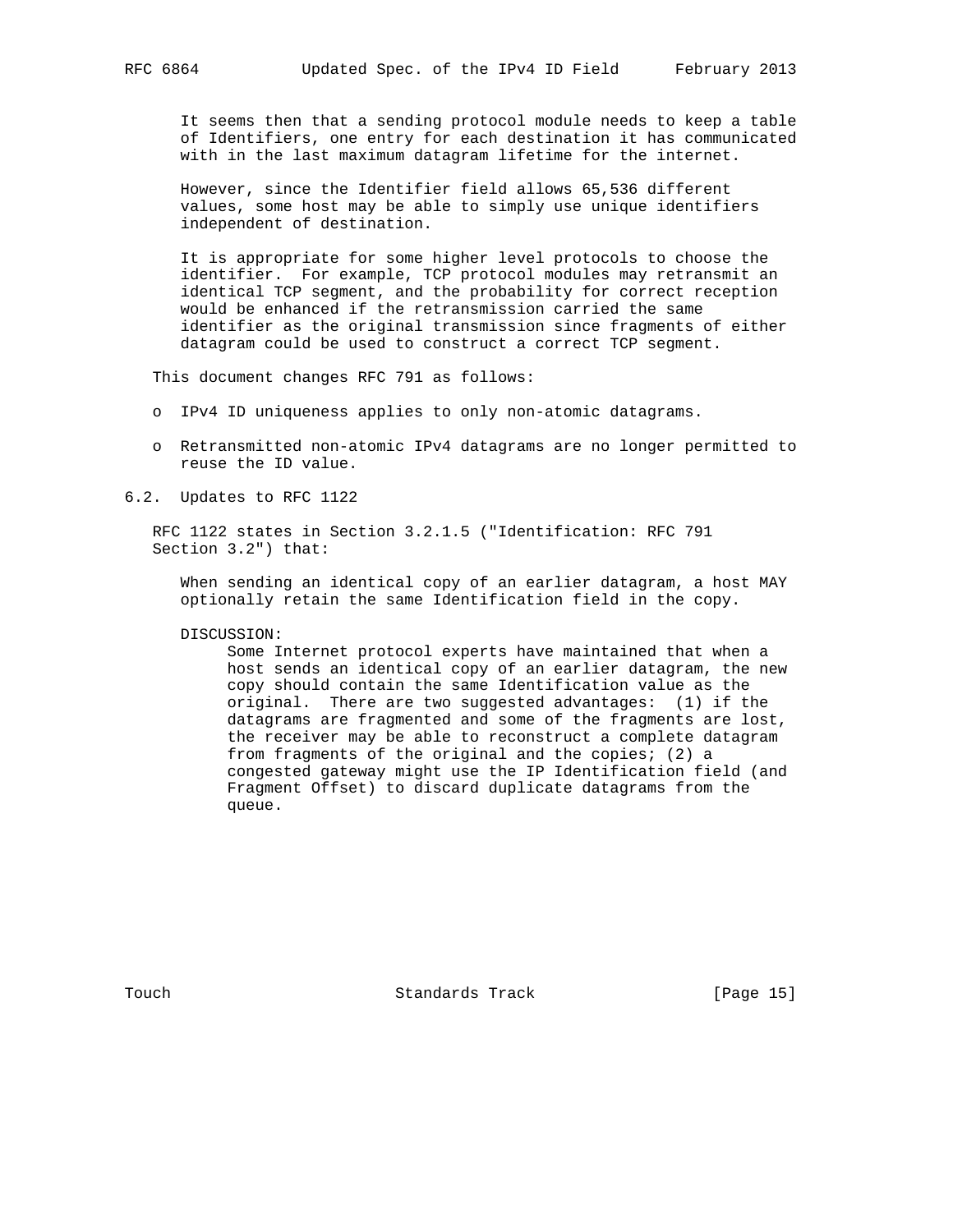This document changes RFC 1122 as follows:

- o The IPv4 ID field is no longer permitted to be used for duplicate detection. This applies to both atomic and non-atomic datagrams.
- o Retransmitted non-atomic IPv4 datagrams are no longer permitted to reuse the ID value.
- 6.3. Updates to RFC 2003

 This document updates how IPv4-in-IPv4 tunnels create IPv4 ID values for the IPv4 outer header [RFC2003], but only in the same way as for any other IPv4 datagram source. Specifically, RFC 2003 states the following, where [10] refers to RFC 791:

Identification, Flags, Fragment Offset

These three fields are set as specified in [10]...

This document changes RFC 2003 as follows:

o The IPv4 ID field is set as permitted by RFC 6864.

7. Security Considerations

When the IPv4 ID is ignored on receipt (e.g., for atomic datagrams), its value becomes unconstrained; therefore, that field can more easily be used as a covert channel. For some atomic datagrams it is now possible, and may be desirable, to rewrite the IPv4 ID field to avoid its use as such a channel. Rewriting would be prohibited for datagrams protected by the IPsec Authentication Header (AH), although we do not recommend use of the AH to achieve this result [RFC4302].

 The IPv4 ID also now adds much less to the entropy of the header of a datagram. Such entropy might be used as input to cryptographic algorithms or pseudorandom generators, although IDs have never been assured sufficient entropy for such purposes. The IPv4 ID had previously been unique (for a given source/address pair, and protocol field) within one MDL, although this requirement was not enforced and clearly is typically ignored. The IPv4 ID of atomic datagrams is not required unique and so contributes no entropy to the header.

 The deprecation of the IPv4 ID field's uniqueness for atomic datagrams can defeat the ability to count devices behind a NAT/ASM/rewriter [Be02]. This is not intended as a security feature, however.

Touch **Standards Track** [Page 16]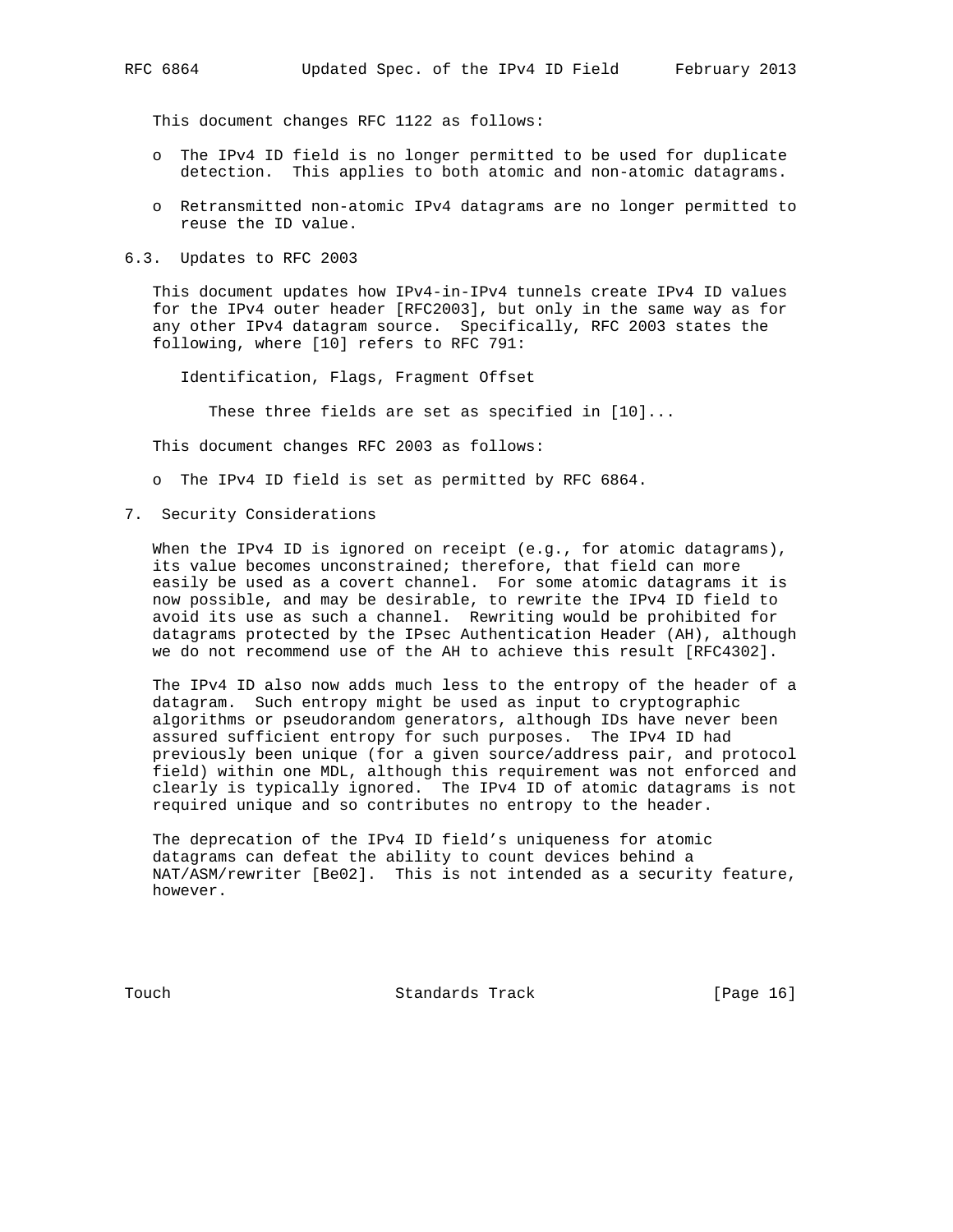# 8. References

- 8.1. Normative References
	- [RFC791] Postel, J., "Internet Protocol", STD 5, RFC 791, September 1981.
	- [RFC1122] Braden, R., Ed., "Requirements for Internet Hosts Communication Layers", STD 3, RFC 1122, October 1989.
	- [RFC1812] Baker, F., Ed., "Requirements for IP Version 4 Routers", RFC 1812, June 1995.
	- [RFC2003] Perkins, C., "IP Encapsulation within IP", RFC 2003, October 1996.
	- [RFC2119] Bradner, S., "Key words for use in RFCs to Indicate Requirement Levels", BCP 14, RFC 2119, March 1997.
- 8.2. Informative References
	- [Be02] Bellovin, S., "A Technique for Counting NATted Hosts", Internet Measurement Conference, Proceedings of the 2nd ACM SIGCOMM Workshop on Internet Measurement, November 2002.
	- [Bo11] Boucadair, M., Touch, J., Levis, P., and R. Penno, "Analysis of Solution Candidates to Reveal a Host Identifier in Shared Address Deployments", Work in Progress, September 2011.
	- [De11] Despres, R., Ed., Matsushima, S., Murakami, T., and O. Troan, "IPv4 Residual Deployment across IPv6-Service networks (4rd) ISP-NAT's made optional", Work in Progress, March 2011.
	- [Pe11] Perreault, S., Ed., Yamagata, I., Miyakawa, S., Nakagawa, A., and H. Ashida, "Common requirements for Carrier Grade NATs (CGNs)", Work in Progress, December 2012.
	- [RFC1144] Jacobson, V., "Compressing TCP/IP Headers for Low-Speed Serial Links", RFC 1144, February 1990.
	- [RFC2460] Deering, S. and R. Hinden, "Internet Protocol, Version 6 (IPv6) Specification", RFC 2460, December 1998.

Touch **Standards Track** [Page 17]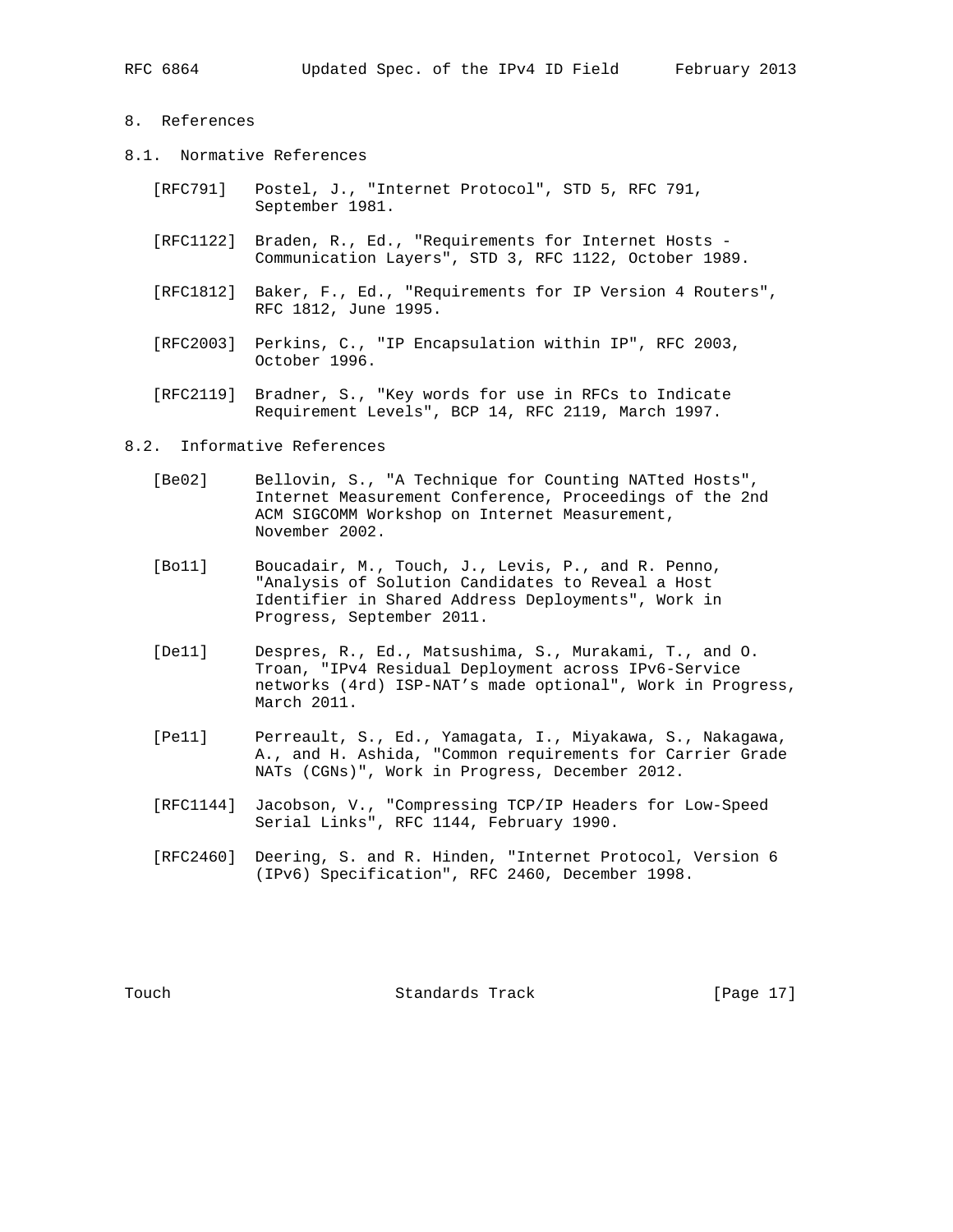- - [RFC2508] Casner, S. and V. Jacobson, "Compressing IP/UDP/RTP Headers for Low-Speed Serial Links", RFC 2508, February 1999.
	- [RFC2671] Vixie, P., "Extension Mechanisms for DNS (EDNS0)", RFC 2671, August 1999.
	- [RFC3022] Srisuresh, P. and K. Egevang, "Traditional IP Network Address Translator (Traditional NAT)", RFC 3022, January 2001.
	- [RFC3545] Koren, T., Casner, S., Geevarghese, J., Thompson, B., and P. Ruddy, "Enhanced Compressed RTP (CRTP) for Links with High Delay, Packet Loss and Reordering", RFC 3545, July 2003.
	- [RFC3828] Larzon, L-A., Degermark, M., Pink, S., Jonsson, L-E., Ed., and G. Fairhurst, Ed., "The Lightweight User Datagram Protocol (UDP-Lite)", RFC 3828, July 2004.
	- [RFC4301] Kent, S. and K. Seo, "Security Architecture for the Internet Protocol", RFC 4301, December 2005.
	- [RFC4302] Kent, S., "IP Authentication Header", RFC 4302, December 2005.
	- [RFC4443] Conta, A., Deering, S., and M. Gupta, Ed., "Internet Control Message Protocol (ICMPv6) for the Internet Protocol Version 6 (IPv6) Specification", RFC 4443, March 2006.
	- [RFC4960] Stewart, R., Ed., "Stream Control Transmission Protocol", RFC 4960, September 2007.
	- [RFC4963] Heffner, J., Mathis, M., and B. Chandler, "IPv4 Reassembly Errors at High Data Rates", RFC 4963, July 2007.
	- [RFC5225] Pelletier, G. and K. Sandlund, "RObust Header Compression Version 2 (ROHCv2): Profiles for RTP, UDP, IP, ESP and UDP-Lite", RFC 5225, April 2008.
	- [RFC5320] Templin, F., Ed., "The Subnetwork Encapsulation and Adaptation Layer (SEAL)", RFC 5320, February 2010.
	- [RFC6145] Li, X., Bao, C., and F. Baker, "IP/ICMP Translation Algorithm", RFC 6145, April 2011.

Touch **Standards Track** [Page 18]